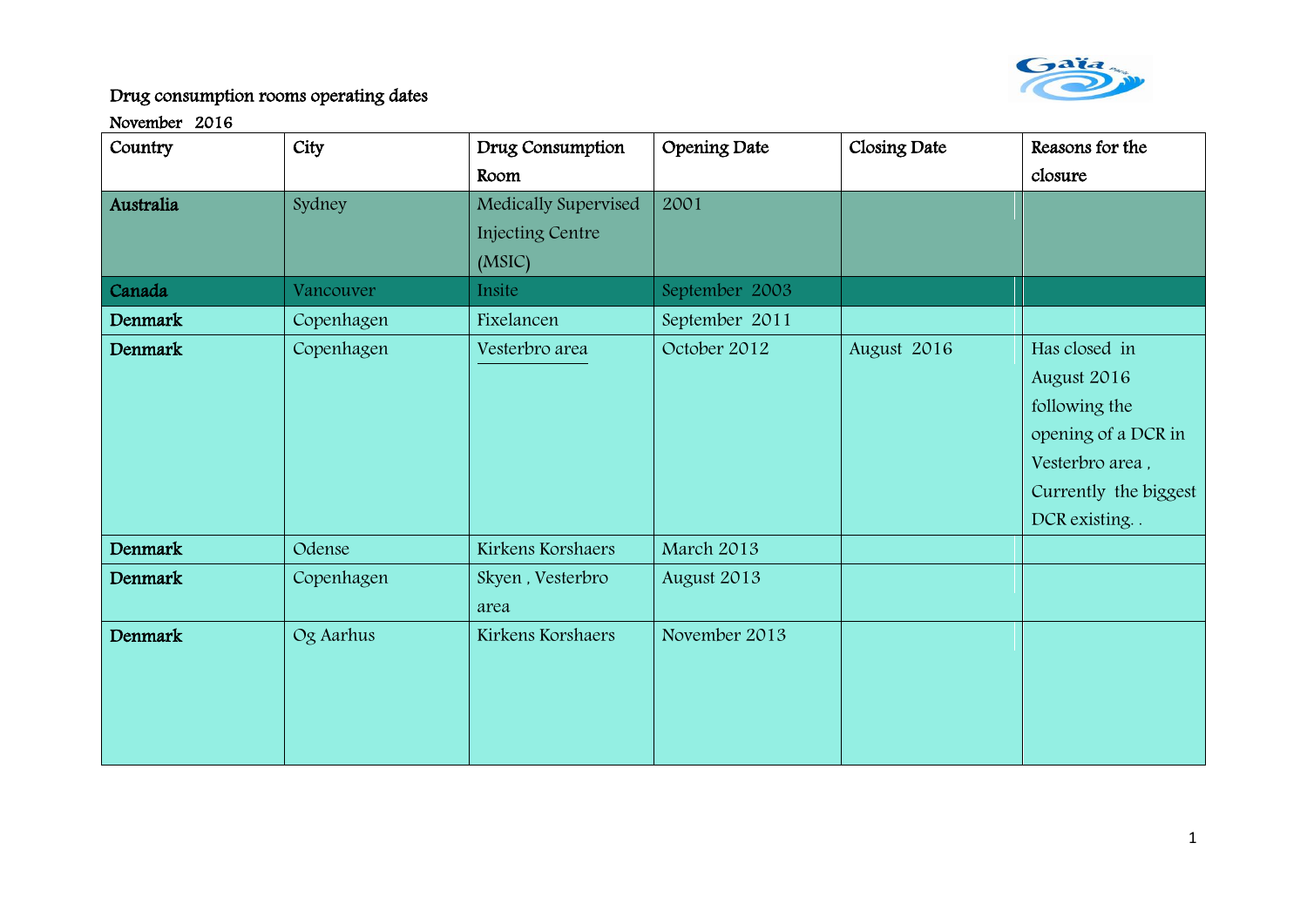

| Country | City       | Drug Consumption      | Opening Date         | Closing Date | Reasons for the   |
|---------|------------|-----------------------|----------------------|--------------|-------------------|
|         |            | Room                  |                      |              | closure           |
| Denmark | Copenhagen | H17 in the Vesterbro  | August $2^{nd}$ 2016 |              |                   |
|         |            | area                  |                      |              |                   |
| Denmark | Vejle      |                       | Opening planned for  |              |                   |
|         |            |                       | 2017                 |              |                   |
| France  | Paris      | Espace Gaia,          | October $17th$ 2016  |              |                   |
|         |            | Administered by       |                      |              |                   |
|         |            | Gaia-Paris            |                      |              |                   |
| France  | Strasbourg | Argos, Administered   | November $7th$ 2016  |              |                   |
|         |            | by Ithaque            |                      |              |                   |
|         |            |                       |                      |              |                   |
| Germany | Hamburg    | Drug-Mobil, Billstedt | 1994                 | 2003         | Senate's decision |
|         |            | area                  |                      |              |                   |
| Germany | Frankfurt  | Integrative           | 1994                 |              |                   |
|         |            | Drogenhilfe e.V.      |                      |              |                   |
|         |            | Eastside              |                      |              |                   |
| Germany | Hamburg    | Abrigado, Harburg     | May 1994             |              |                   |
|         |            | area                  |                      |              |                   |
| Germany | Frankfurt  | Integrative           | 1995                 |              |                   |
|         |            | Drogenhilfe e.V.      |                      |              |                   |
|         |            | Niddastraße           |                      |              |                   |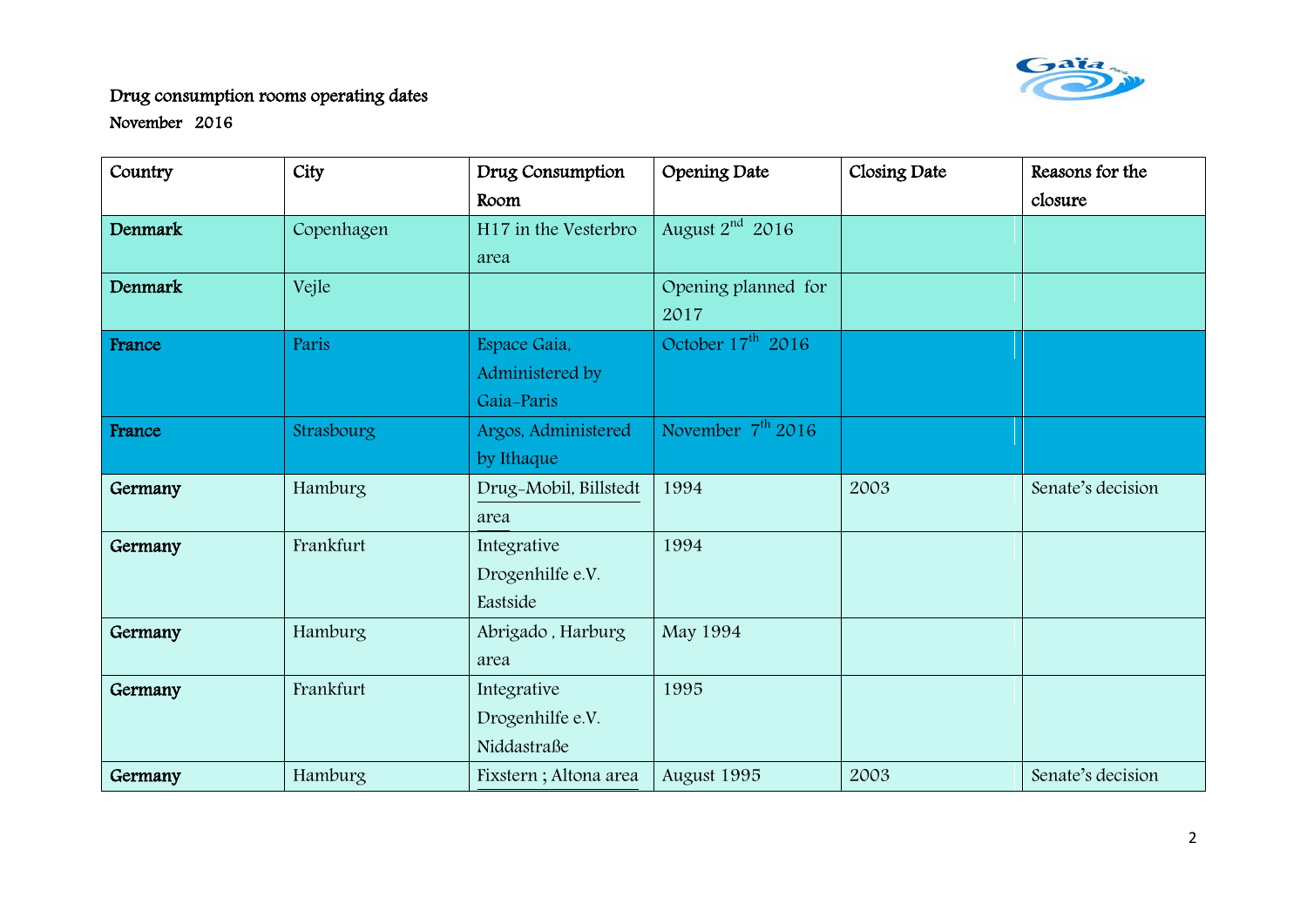

| Country | City         | Drug Consumption                                | Opening Date                 | Closing Date | Reasons for the |
|---------|--------------|-------------------------------------------------|------------------------------|--------------|-----------------|
|         |              | Room                                            |                              |              | closure         |
| Germany | Frankfurt    | Drogennotdienst                                 | August 1996                  |              |                 |
|         |              | Elbestraße                                      |                              |              |                 |
| Germany | Hanover      | Fixpunkt                                        | 1997                         |              |                 |
| Germany | Hamburg      | Jugendhilfe e.V. Drob<br><b>INN</b>             | December 1997                |              |                 |
| Germany | Hamburg      | KODROBS Altona                                  | 1998                         |              |                 |
| Germany | Hamburg      | Jugendhilfe e.V. Stay<br>Alive                  | 1998                         |              |                 |
| Germany | Sarrebrücken | Drogenhilfe<br>Saarbrücken gGmbH                | April 6 <sup>th</sup> , 1999 |              |                 |
| Germany | Hamburg      | Ragazza e.V.                                    | May 2000                     |              |                 |
| Germany | Münster      | Integrativer<br>Drogenkonsumraum-<br>INDRO e.V. | April 10th, 2001             |              |                 |
| Germany | Wuppertal    | Gleis 1 Drogenhilfe<br>Wuppertal                | <b>June 2001</b>             |              |                 |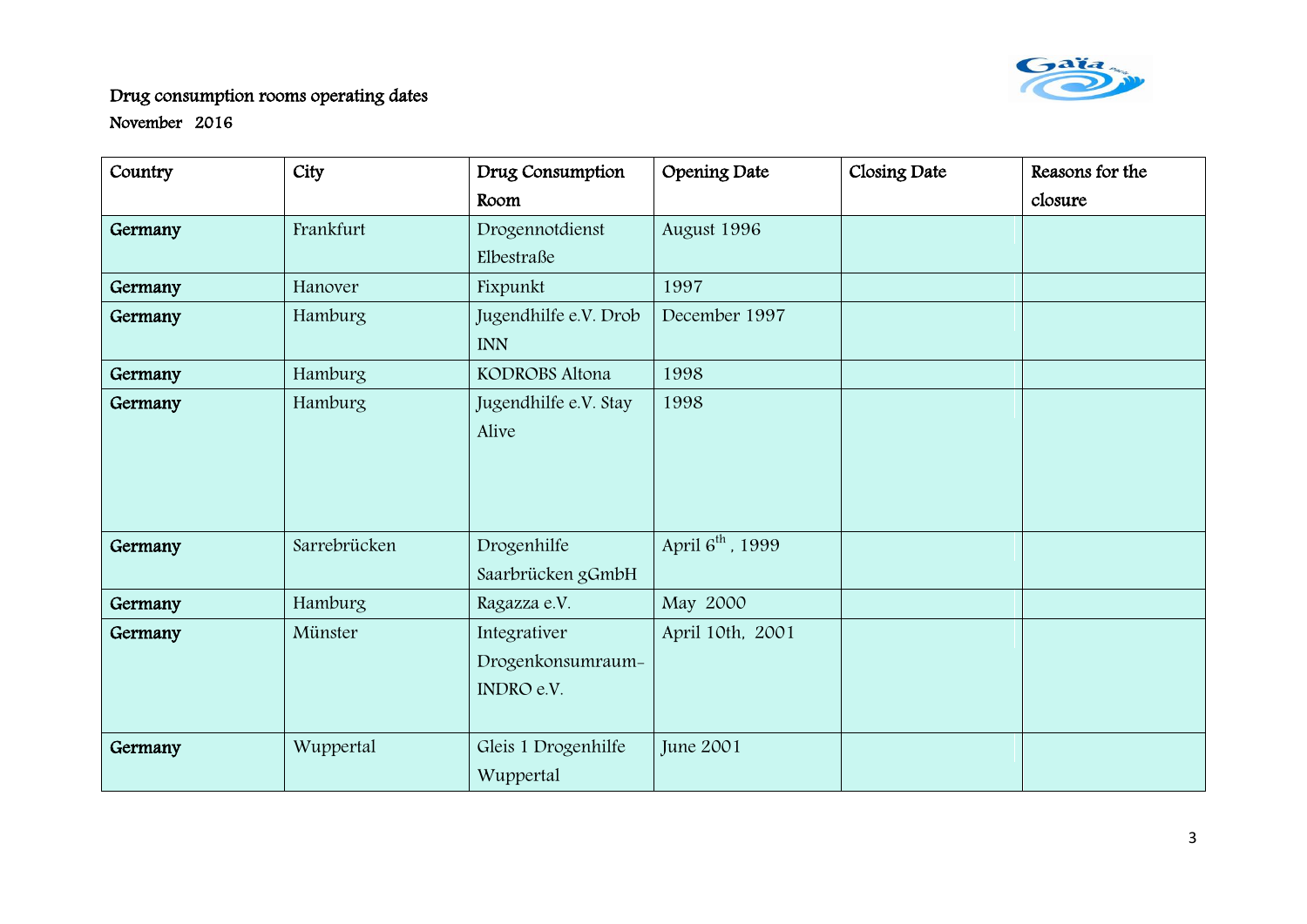

| Country | City       | Drug Consumption     | <b>Opening Date</b>        | Closing Date | Reasons for the |
|---------|------------|----------------------|----------------------------|--------------|-----------------|
|         |            | Room                 |                            |              | closure         |
| Germany | Cologne    | SKM Köln             | September $3rd$ , 2001     |              |                 |
|         |            | Drogenkonsumraum     |                            |              |                 |
| Germany | Bochum     | Krisenhilfe e.V.     | 2002                       |              |                 |
| Germany | Dortmund   | Aidshilfe Dortmund   | May 2002                   |              |                 |
|         |            | e.V. K!CK            |                            |              |                 |
|         |            |                      |                            |              |                 |
|         |            |                      |                            |              |                 |
| Germany | Bonn       | Verein für           | 2003                       |              |                 |
|         |            | Gefährdetenhilfe     |                            |              |                 |
|         |            | $(VFG)$ gB-GmbH      |                            |              |                 |
| Germany | Bielefeld  | Droguen Hilfe        | June 2003                  |              |                 |
|         |            | Zentrum              |                            |              |                 |
| Germany | Berlin     | Fixpunkt-            | November 2003              |              |                 |
|         |            | Drogenkonsummobil    |                            |              |                 |
| Germany | Troisdorf  | Diakonie Suchthilfe  | May 1 <sup>st</sup> , 2004 |              |                 |
| Germany | Berlin     | Fixpunkt Birkenstube | December 2004              |              |                 |
| Germany | Frankfurt  | La Strada            | February 2005              |              |                 |
| Germany | Düsseldorf | Drogenhilfe e.V.     | December 2006              |              |                 |
| Germany | Berlin     | Fixpunkt SKA         | January 2007               |              |                 |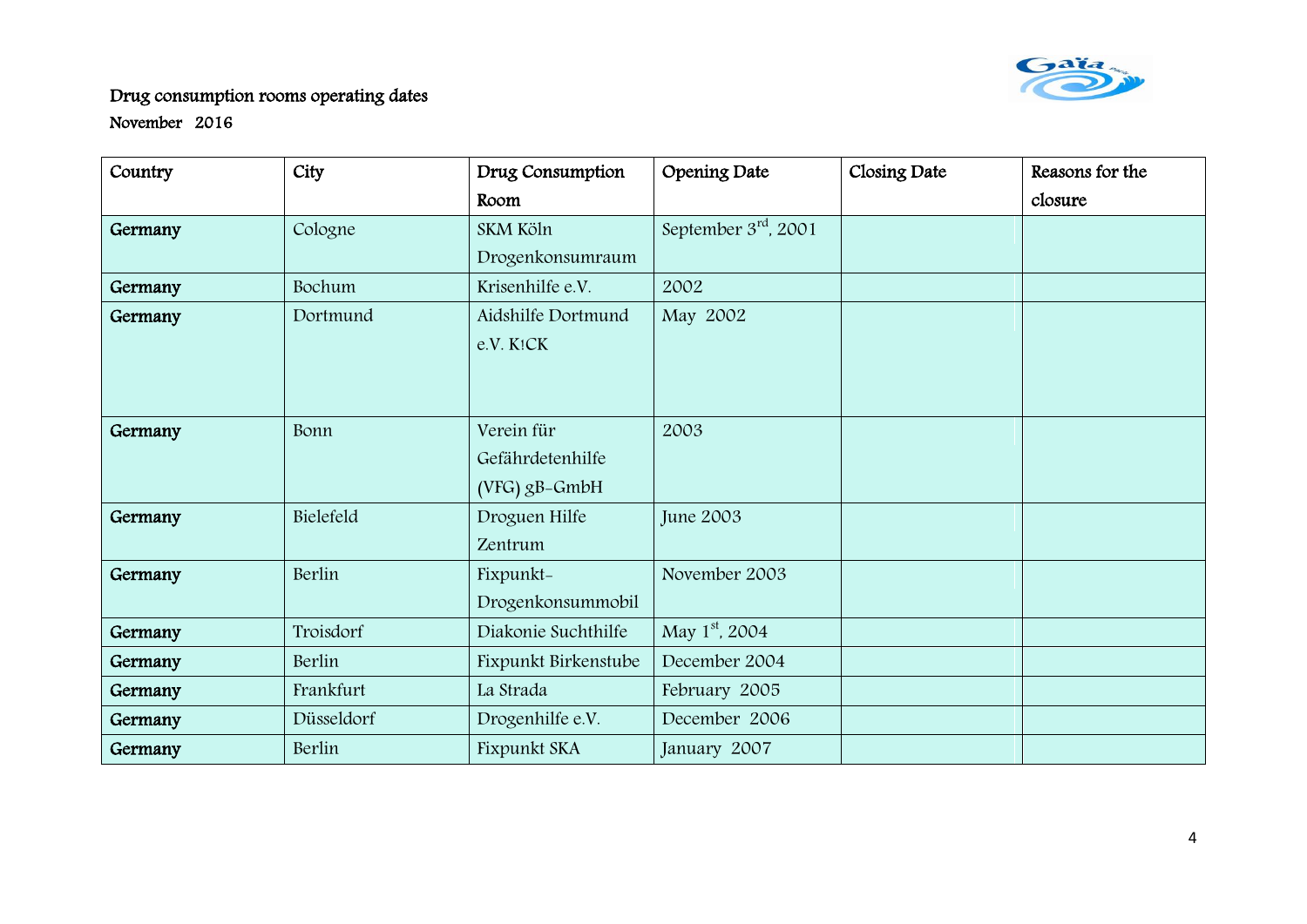

| Country   | City      | Drug Consumption     | Date of Opening     | Date of Closing  | Reasons for Closure    |
|-----------|-----------|----------------------|---------------------|------------------|------------------------|
|           |           | Room                 |                     |                  |                        |
| Germany   | Essen     | Suchthilfe direkt    | August 1st, 2008    |                  |                        |
|           |           |                      |                     |                  |                        |
|           |           |                      |                     |                  |                        |
|           |           |                      |                     |                  |                        |
|           |           |                      |                     |                  |                        |
|           |           |                      |                     |                  |                        |
| Greece    | Athens    | Odysseas             | October 3rd, 2003   | <b>June 2004</b> | Delays in the          |
|           |           |                      |                     |                  | establishment of a     |
|           |           |                      |                     |                  | legal basis. The       |
|           |           |                      |                     |                  | Ministry of Health     |
|           |           |                      |                     |                  | and the association in |
|           |           |                      |                     |                  | charge are working     |
|           |           |                      |                     |                  | on a possible          |
|           |           |                      |                     |                  | reopening.             |
| Luxemburg | Luxemburg | Abrigado             | July 2005           |                  |                        |
| Luxemburg |           | Administred by the   | Opening planned for |                  |                        |
|           |           | Fondation jugend- an | 2017                |                  |                        |
|           |           | drogenhëllef         |                     |                  |                        |
|           |           |                      |                     |                  |                        |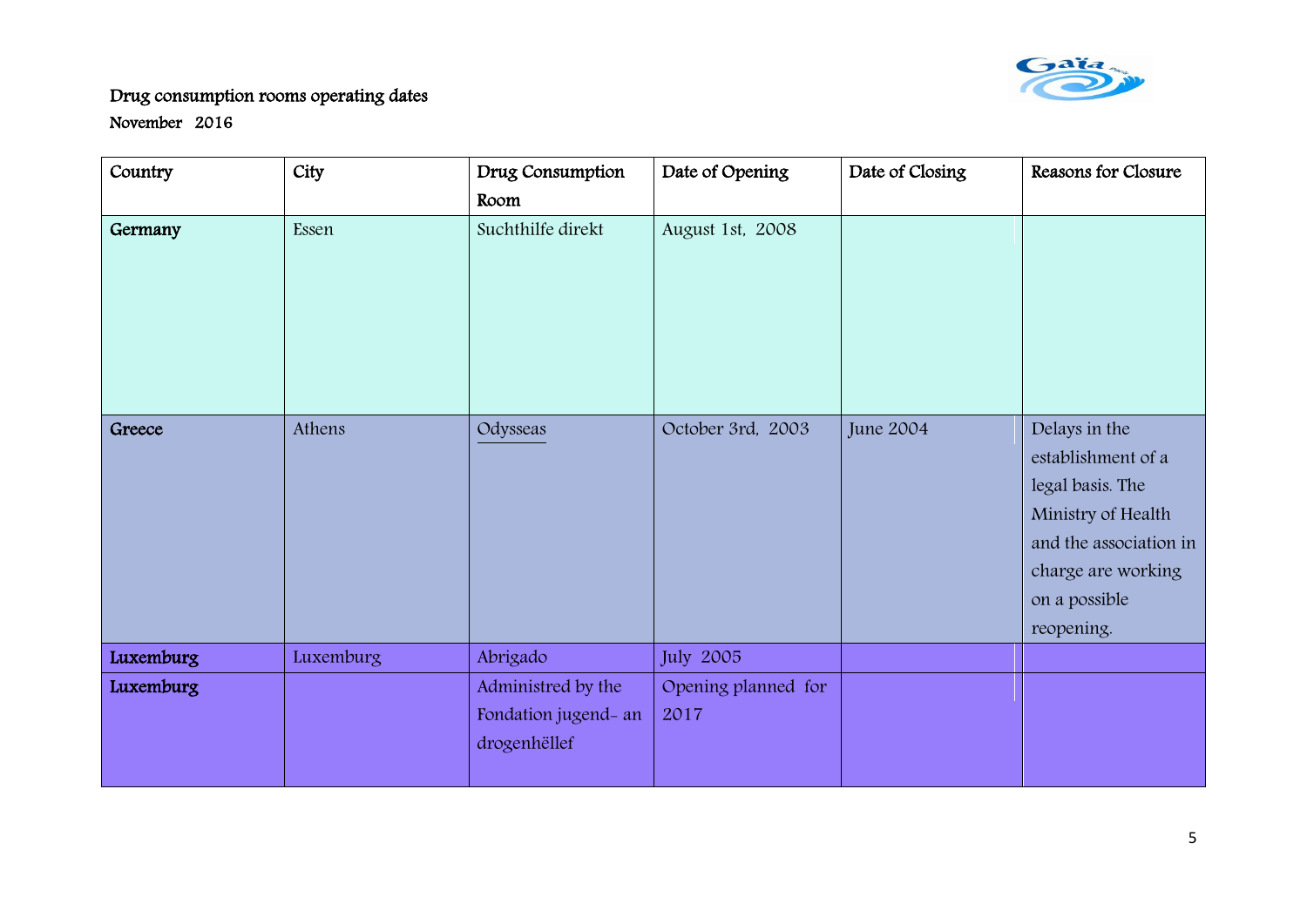

| Country     | City      | Drug Consumption       | Opening Date          | Closing Date | Reasons for the       |
|-------------|-----------|------------------------|-----------------------|--------------|-----------------------|
|             |           | Room                   |                       |              | closure               |
| Netherlands | Rotterdam | Pauluskerk- In a       | 1994 (became official | 2007         | Destruction of the    |
|             |           | church, lead by Priest | in 1998)              |              | church, later rebuilt |
|             |           | Hans Visser, where he  |                       |              | without the shelter   |
|             |           | established a shelter  |                       |              | for addicts.          |
|             |           | for drug users.        |                       |              |                       |
| Netherlands | Amsterdam | Blaka Watra            | December 1998         |              |                       |
| Netherlands | Amsterdam | De Princehof           | 1998                  |              |                       |
| Netherlands | Amsterdam | AMOC                   | 1998                  |              |                       |
| Netherlands | Amsterdam | Westerpark             | 2000                  | 2012         | Turned in 2012 into   |
|             |           |                        |                       |              | an alcohol            |
|             |           |                        |                       |              | consumption room,     |
|             |           |                        |                       |              | which closed in 2015  |
|             |           |                        |                       |              | because of lack of    |
|             |           |                        |                       |              | funding.              |
|             |           |                        |                       |              |                       |
|             |           |                        |                       |              |                       |
|             |           |                        |                       |              |                       |
|             |           |                        |                       |              |                       |
|             |           |                        |                       |              |                       |
|             |           |                        |                       |              |                       |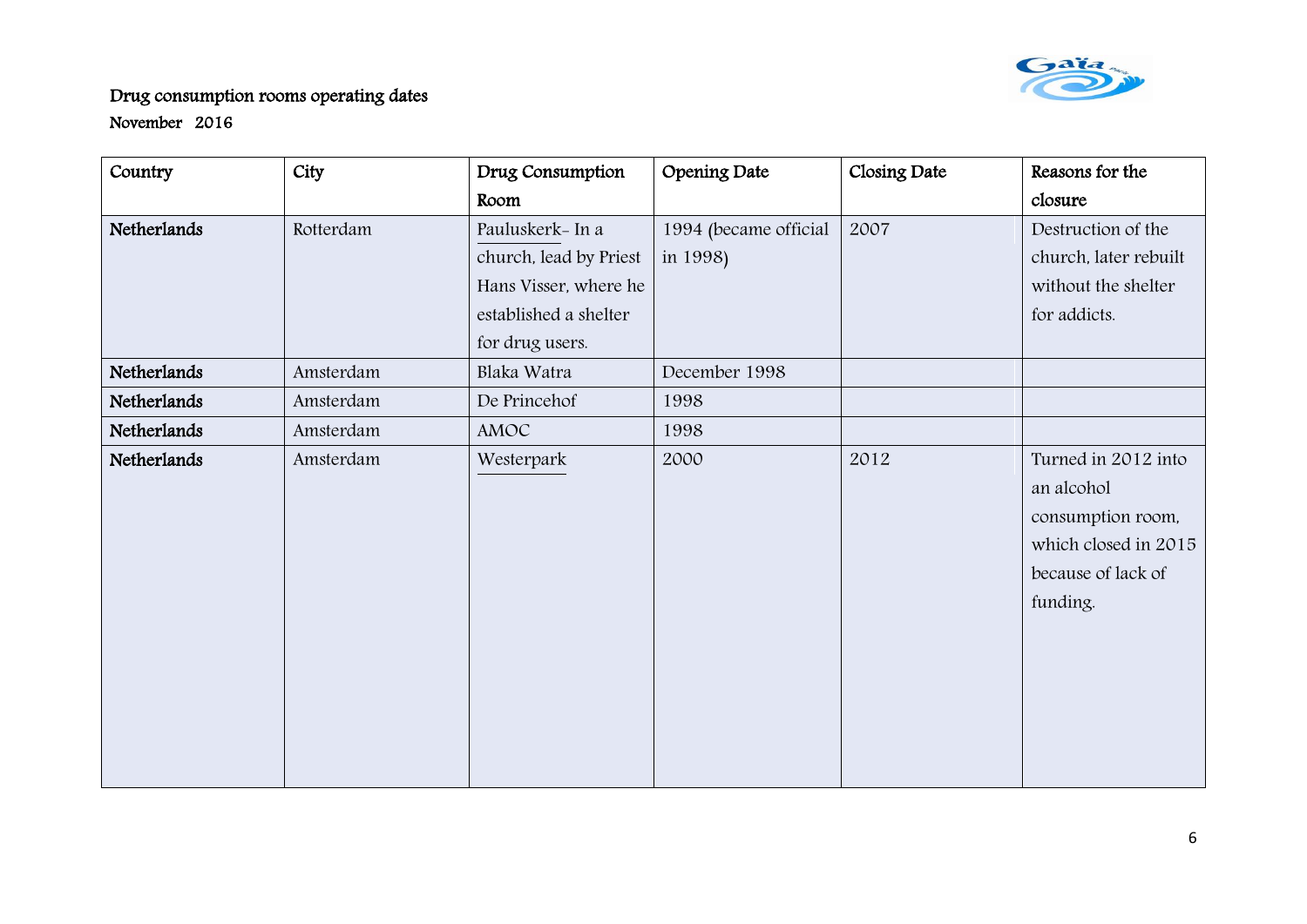

| Country     | City           | Drug Consumption      | <b>Opening Date</b> | Closing Date | Reasons for the      |
|-------------|----------------|-----------------------|---------------------|--------------|----------------------|
|             |                | Room                  |                     |              | closure              |
| Netherlands | Amsterdam      | <b>HVO</b>            | 2006                |              | It has become a      |
|             |                |                       |                     |              | heroin-assisted      |
|             |                |                       |                     |              | treatment centre and |
|             |                |                       |                     |              | methadone clinic,    |
|             |                |                       |                     |              | where only           |
|             |                |                       |                     |              | registered users can |
|             |                |                       |                     |              | take drugs on-site.  |
| Netherlands | Almere         |                       | <b>NA</b>           |              |                      |
| Netherlands | Apeldoorn      | Omnizorg              | NA                  |              |                      |
|             |                |                       |                     |              |                      |
|             |                |                       |                     |              |                      |
| Netherlands | Apeldoorn      | Tactus                | <b>NA</b>           |              |                      |
| Netherlands | Arnhem         | Iriszorg- has become  | NA                  |              |                      |
|             |                | a medication-assisted |                     |              |                      |
|             |                | treatment centre.     |                     |              |                      |
| Netherlands | Breda          | Novadic Kentron       | <b>NA</b>           |              |                      |
| Netherlands | The Hague (Den | Brijder- has become a | <b>NA</b>           |              |                      |
|             | Haag)          | medication-assisted   |                     |              |                      |
|             |                | treatment centre.     |                     |              |                      |
| Netherlands | Deventer       | Tactus                | <b>NA</b>           |              |                      |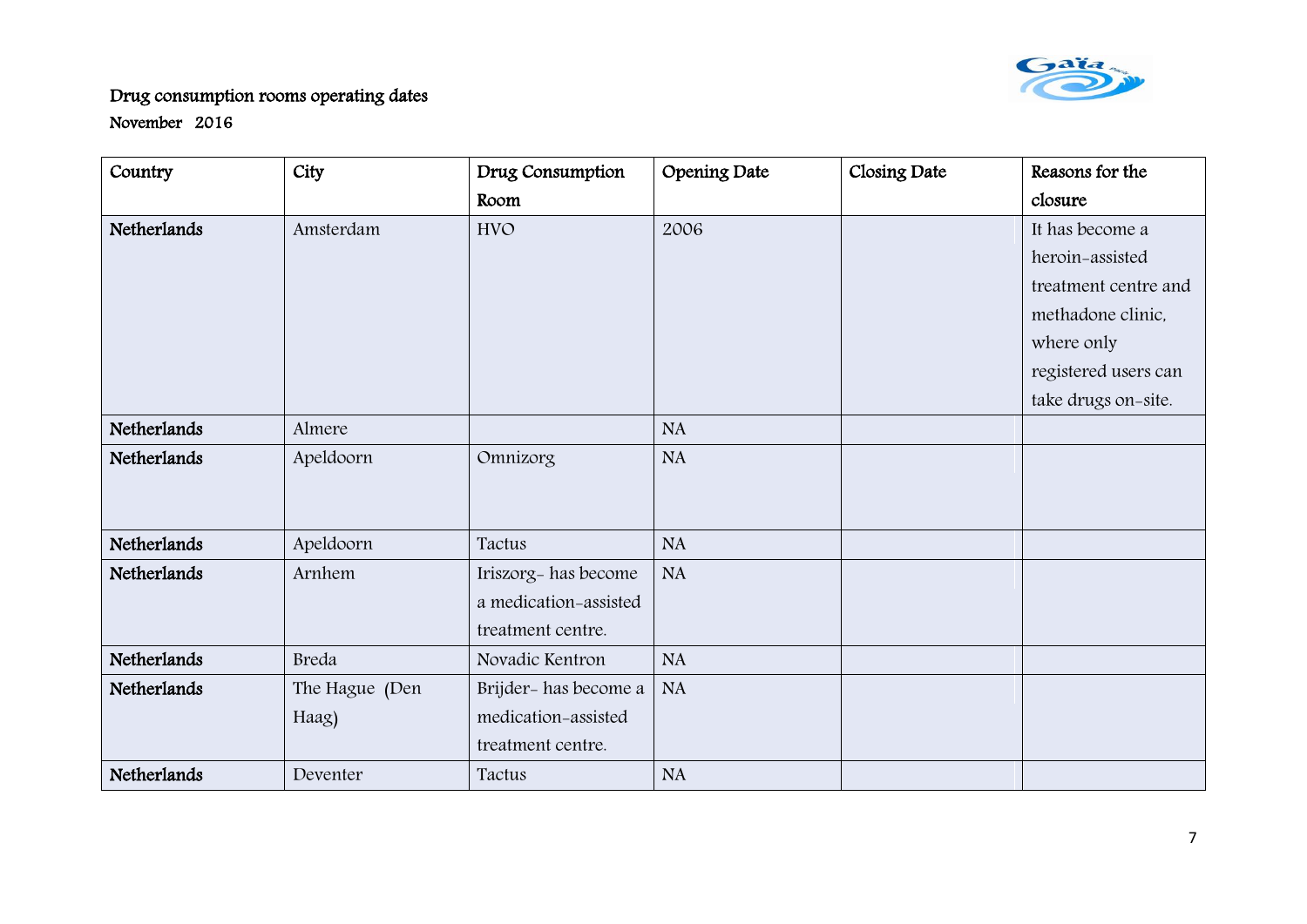

| Country            | City        | Drug Consumption    | <b>Opening Date</b> | Closing Date | Reasons for the     |
|--------------------|-------------|---------------------|---------------------|--------------|---------------------|
|                    |             | Room                |                     |              | closure             |
| Netherlands        | Eindhoven   | Novadic Kentron     | <b>NA</b>           |              |                     |
| Netherlands        | Enschede    | Tactus              | <b>NA</b>           |              |                     |
| Netherlands        | Groningen   | VNN- has become a   | <b>NA</b>           |              |                     |
|                    |             | medication-assisted |                     |              |                     |
|                    |             | treatment centre.   |                     |              |                     |
| Netherlands        | Haarlem     | Brijder             | <b>NA</b>           |              |                     |
| Netherlands        | Heerlen     | Leger des heils     | NA                  |              |                     |
| Netherlands        | Leeuwaarden | Zienn               | <b>NA</b>           |              |                     |
| Netherlands        | Leiden      | Parnassia           | <b>NA</b>           |              |                     |
| <b>Netherlands</b> | Maastricht  | LdH                 | <b>NA</b>           |              |                     |
| Netherlands        | Nijmegen    | Iriszorg            | <b>NA</b>           |              |                     |
| Netherlands        | Roermond    | Moveoo              | <b>NA</b>           |              |                     |
| Netherlands        | Roermond    | <b>VVGi</b>         | <b>NA</b>           |              | It has become a     |
|                    |             |                     |                     |              | medication-assisted |
|                    |             |                     |                     |              | treatment centre.   |
| <b>Netherlands</b> | Rotterdam   | <b>NAS</b>          | <b>NA</b>           |              |                     |
| Netherlands        | Rotterdam   | Bouwman GGZ         | <b>NA</b>           |              |                     |
| Netherlands        | Tilburg     | Novadic Kentron     | <b>NA</b>           |              |                     |
| Netherlands        | Utrecht     | De Stek             | <b>NA</b>           |              |                     |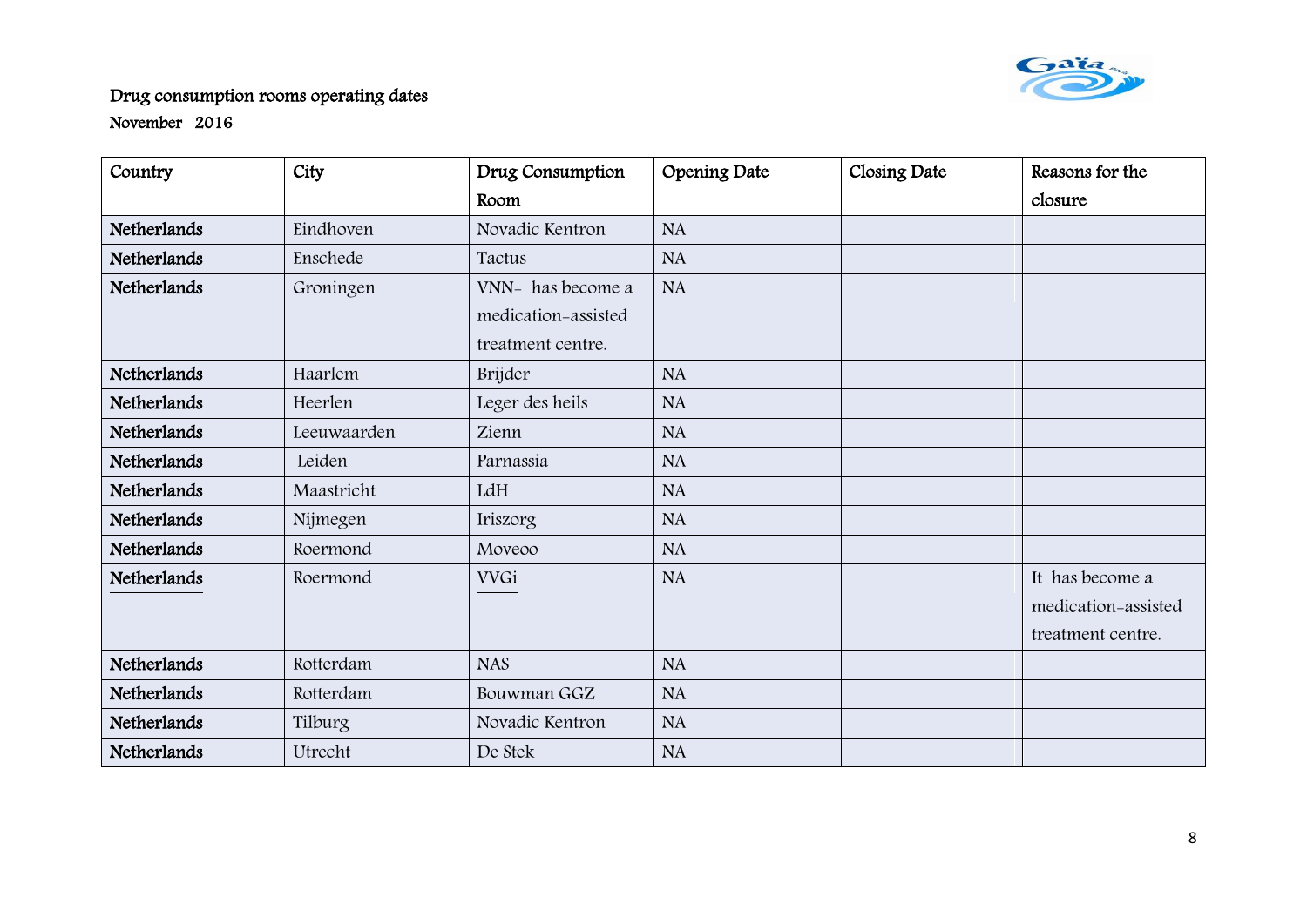

| Country     | City                  | Drug Consumption       | <b>Opening Date</b> | Closing Date        | Reasons for the     |
|-------------|-----------------------|------------------------|---------------------|---------------------|---------------------|
|             |                       | Room                   |                     |                     | closure             |
| Netherlands | Venlo                 | Moveo                  | <b>NA</b>           | 2014                | It is now a         |
|             |                       |                        |                     |                     | medication-asssited |
|             |                       |                        |                     |                     | centre since 2014.  |
| Netherlands | Flushing (Vlissingen) | Emergis HKPD           | <b>NA</b>           |                     |                     |
| Netherlands | Weert                 | <b>VVGi</b>            | <b>NA</b>           |                     |                     |
| Netherlands | Zwolle                | Tactus                 | <b>NA</b>           |                     |                     |
| Netherlands | Zutphen               | Tactus                 | <b>NA</b>           |                     |                     |
| Netherlands | 's-Hertogenbosch      | Novadic                | <b>NA</b>           |                     |                     |
|             | (Den Bosch)           |                        |                     |                     |                     |
| Norway      | Oslo                  | Sproyterommet          | 2005                |                     |                     |
| Spain       | Madrid                | D.A.V.E. : Dispositivo | May 2000            | December 31st, 2011 | The DCR was closed  |
|             |                       | Asitencial de          |                     |                     | due to economic     |
|             |                       | Venopunción            |                     |                     | reasons at the      |
|             |                       |                        |                     |                     | national and local  |
|             |                       |                        |                     |                     | level, which led to |
|             |                       |                        |                     |                     | budgetary cuts.     |
|             |                       |                        |                     |                     |                     |
| Spain       | Barcelona             | EVA Can Tunis,         | 2001                | 2004                | The DCR of Baluard  |
|             |                       | mobile unit            |                     |                     | opened in 2004.     |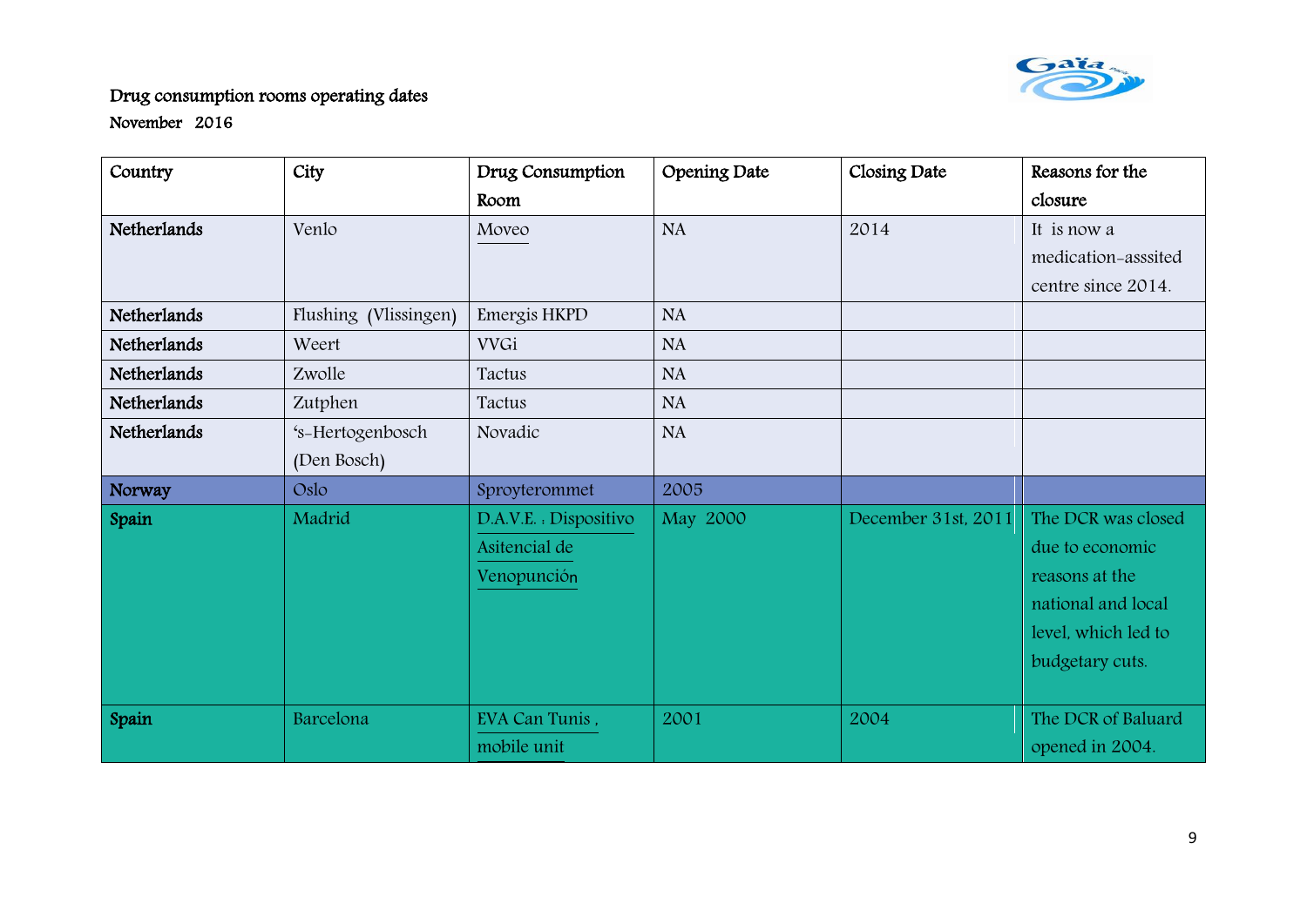

| Country | City      | Drug Consumption   | <b>Opening Date</b> | Closing Date   | Reasons for the      |
|---------|-----------|--------------------|---------------------|----------------|----------------------|
|         |           | Room               |                     |                | closure              |
| Spain   | Barcelona | SAPS Creu Roja     | October 2003        | September 2016 | Has moved to         |
|         |           |                    |                     |                | another location .   |
|         |           |                    |                     |                | Centro de Atención y |
|         |           |                    |                     |                | Seguimiento (CAS)    |
|         |           |                    |                     |                | Lluis Companys       |
|         |           |                    |                     |                |                      |
|         |           |                    |                     |                |                      |
| Spain   | Barcelona | CAS Lluis Companys | September 2016      |                |                      |
|         |           |                    |                     |                |                      |
|         |           |                    |                     |                |                      |
|         |           |                    |                     |                |                      |
|         |           |                    |                     |                |                      |
|         |           |                    |                     |                |                      |
|         |           |                    |                     |                |                      |
|         |           |                    |                     |                |                      |
|         |           |                    |                     |                |                      |
|         |           |                    |                     |                |                      |
|         |           |                    |                     |                |                      |
|         |           |                    |                     |                |                      |
|         |           |                    |                     |                |                      |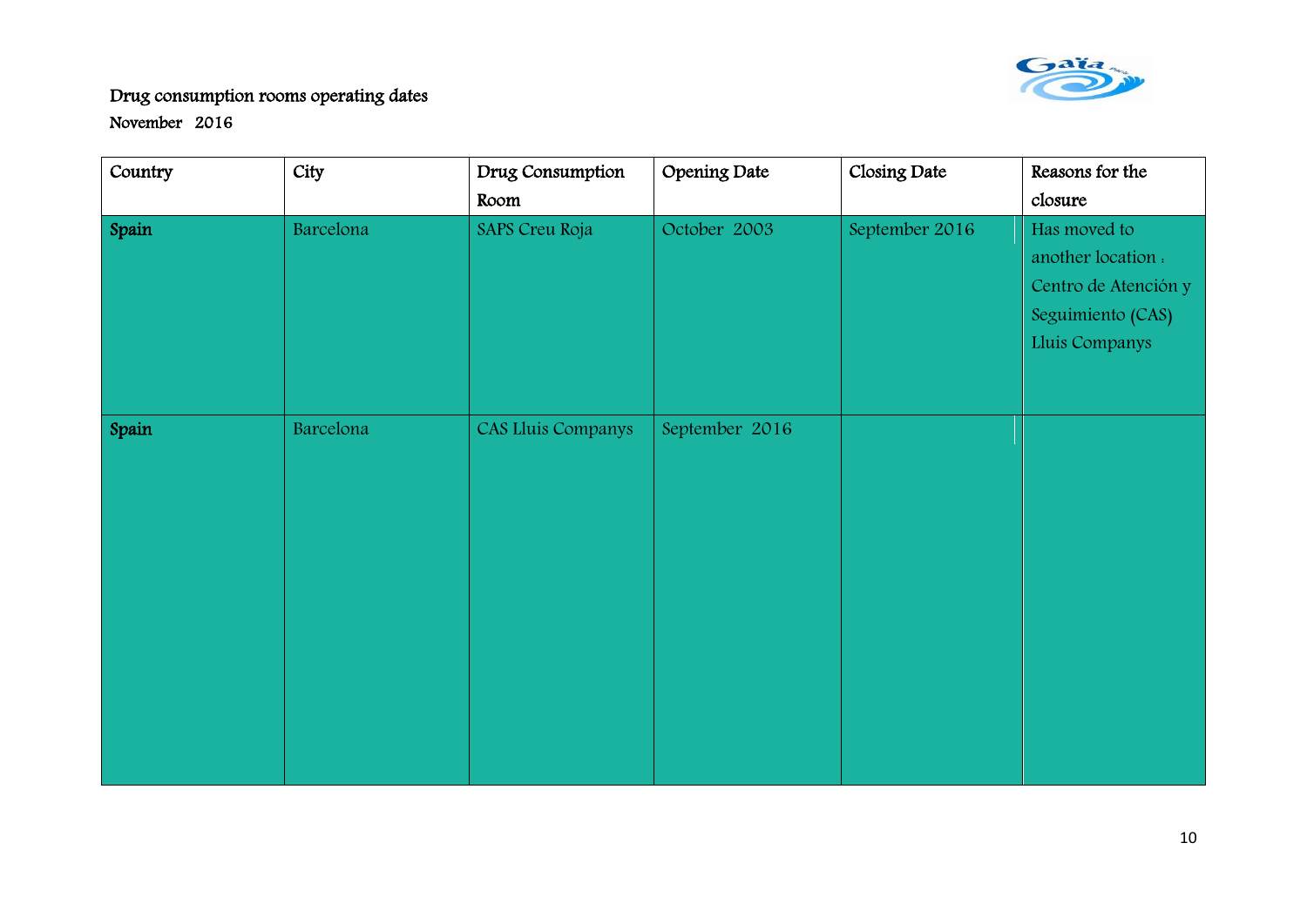

| Country | City                 | Drug Consumption                | Opening Date        | Closing Date | Reasons for the         |
|---------|----------------------|---------------------------------|---------------------|--------------|-------------------------|
|         |                      | Room                            |                     |              | closure                 |
| Spain   | Bilbao               | Sala de consumo                 | November 18th, 2003 |              | Temporary closure       |
|         |                      | supervisado de                  |                     |              | from end of 2014 to     |
|         |                      | Bilbao, handled by              |                     |              | February $15^{th}$ 2015 |
|         |                      | the Gizika                      |                     |              | due to construction     |
|         |                      | Foundation.                     |                     |              | work.                   |
|         |                      | From 2003 to                    |                     |              |                         |
|         |                      | November 26 <sup>th</sup> 2014, |                     |              |                         |
|         |                      | the DCR was                     |                     |              |                         |
|         |                      | handled by Medicos              |                     |              |                         |
|         |                      | del Mundo, but they             |                     |              |                         |
|         |                      | had to stop, mostly             |                     |              |                         |
|         |                      | due to financial                |                     |              |                         |
|         |                      | reasons. The Gizika             |                     |              |                         |
|         |                      | Foundation has taken            |                     |              |                         |
|         |                      | the lead since.                 |                     |              |                         |
| Spain   | Sant Adrià del Besòs | El Local de La Mina,            | <b>June 2004</b>    |              |                         |
|         |                      | Institut per a la               |                     |              |                         |
|         |                      | Promoció Social i de            |                     |              |                         |
|         |                      | la Salut (IPSS), x              |                     |              |                         |
|         |                      |                                 |                     |              |                         |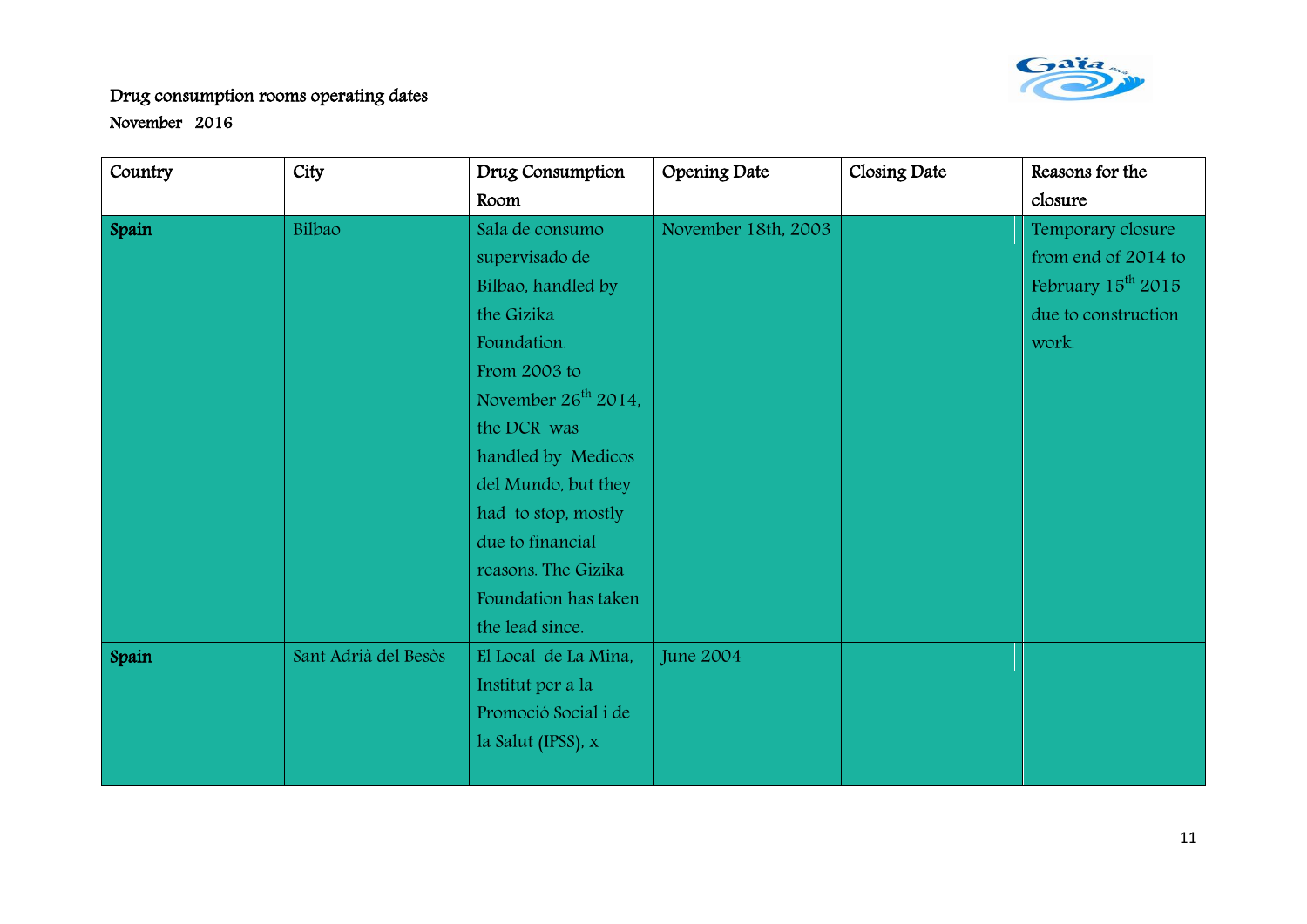

| Country | City                  | Drug Consumption     | <b>Opening Date</b>         | Closing Date | Reasons for the |
|---------|-----------------------|----------------------|-----------------------------|--------------|-----------------|
|         |                       | Room                 |                             |              | closure         |
| Spain   | Barcelona             | Sala de Baluard      | December 11 <sup>th</sup> , |              |                 |
|         |                       |                      | 2004                        |              |                 |
| Spain   | Barcelona             | Bus móbil en la Zona | April 29th, 2005            |              |                 |
|         |                       | Franca               |                             |              |                 |
|         |                       |                      |                             |              |                 |
|         |                       |                      |                             |              |                 |
| Spain   | Barcelona             | Centro de Atención y | July 30th, 2005             |              |                 |
|         |                       | Seguimiento (CAS)    |                             |              |                 |
|         |                       | Vall de Hebrón       |                             |              |                 |
| Spain   | Sant Ignasi de Lleida | Arrels' Harm         | February 2009               |              |                 |
|         |                       | reduction program    |                             |              |                 |
| Spain   | Barcelona             | Centro de Atención y | 2009                        |              |                 |
|         |                       | Seguimiento (CAS) de |                             |              |                 |
|         |                       | Garbivent            |                             |              |                 |
| Spain   | Barcelona             | Centro de Atención y | 2009                        |              |                 |
|         |                       | Seguimiento (CAS) de |                             |              |                 |
|         |                       | Sants                |                             |              |                 |
| Spain   | Barcelona             | Centro de Atención y | 2009                        |              |                 |
|         |                       | Seguimiento (CAS) de |                             |              |                 |
|         |                       | Sarrià               |                             |              |                 |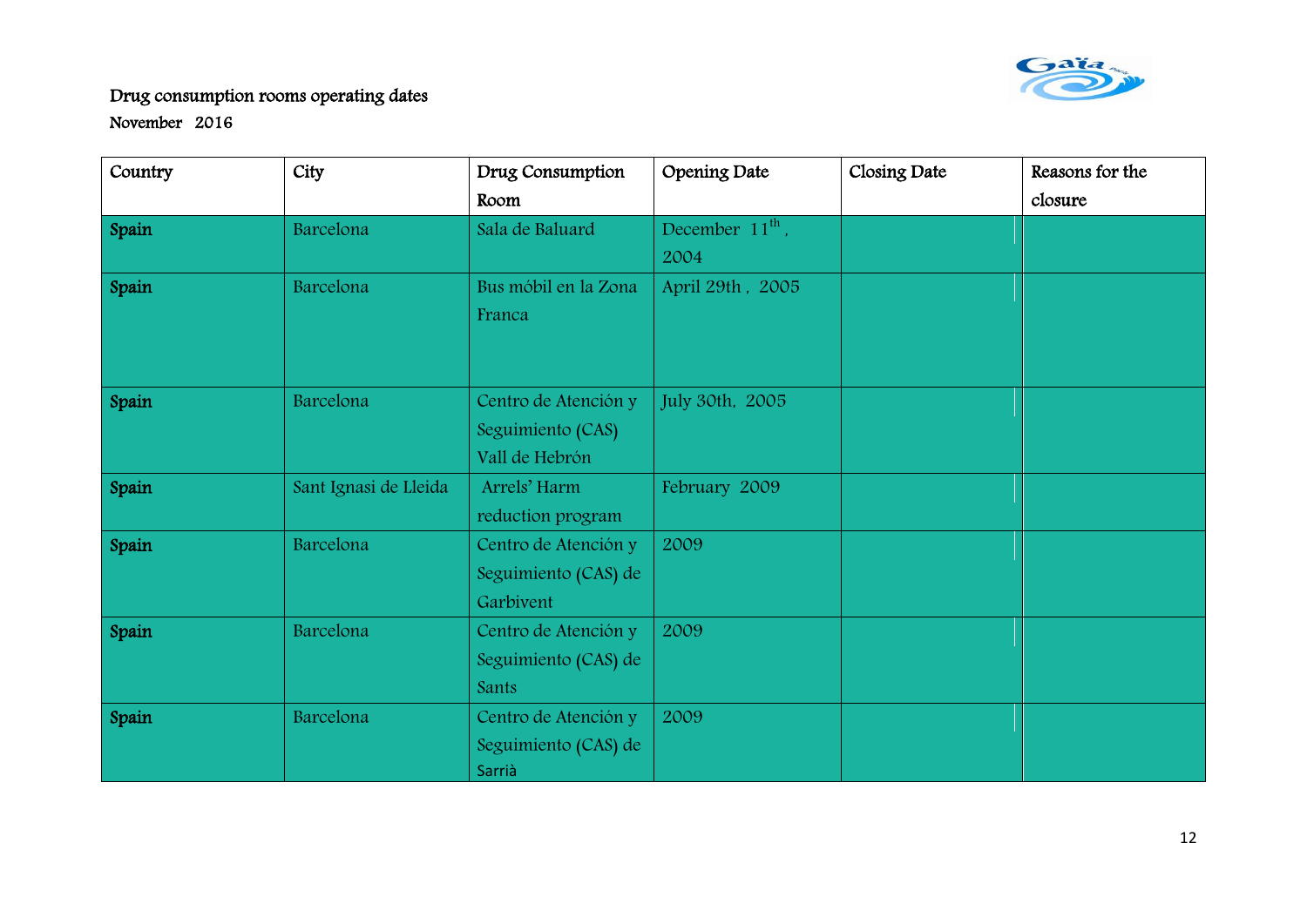

| Country     | City         | Drug Consumption     | Opening Date     | Closing Date | Reasons for the      |
|-------------|--------------|----------------------|------------------|--------------|----------------------|
|             |              | Room                 |                  |              | closure              |
| Spain       | Tarragona    | <b>BUS Constanti</b> | To be confirmed  |              |                      |
| Spain       | Barcelona    | Centro de Atención y | February 2012    |              |                      |
|             |              | Seguimiento (CAS)    |                  |              |                      |
|             |              | Forum                |                  |              |                      |
|             |              |                      |                  |              |                      |
| Spain       | Badalona     | Equipament de        | 2012             |              |                      |
|             |              | Punción Assistida    |                  |              |                      |
|             |              |                      |                  |              |                      |
|             |              |                      |                  |              |                      |
| Switzerland | Bern         | K+A Hodlerstrasse 22 | <b>June 1986</b> |              |                      |
| Switzerland | Basel        | K+A I Spitalstrasse  | <b>June 1991</b> | October 2013 | Closure due to urban |
|             |              |                      |                  |              | constructions. Moved |
|             |              |                      |                  |              | to Dreispitz.        |
|             |              |                      |                  |              |                      |
|             |              |                      |                  |              |                      |
| Switzerland | <b>Basel</b> | K+A II Kunst museum  | February 1992    | 1993         | Moving to            |
|             |              |                      |                  |              | Erlenstrasse for     |
|             |              |                      |                  |              | reglementary         |
|             |              |                      |                  |              | reasons.             |
|             |              |                      |                  |              |                      |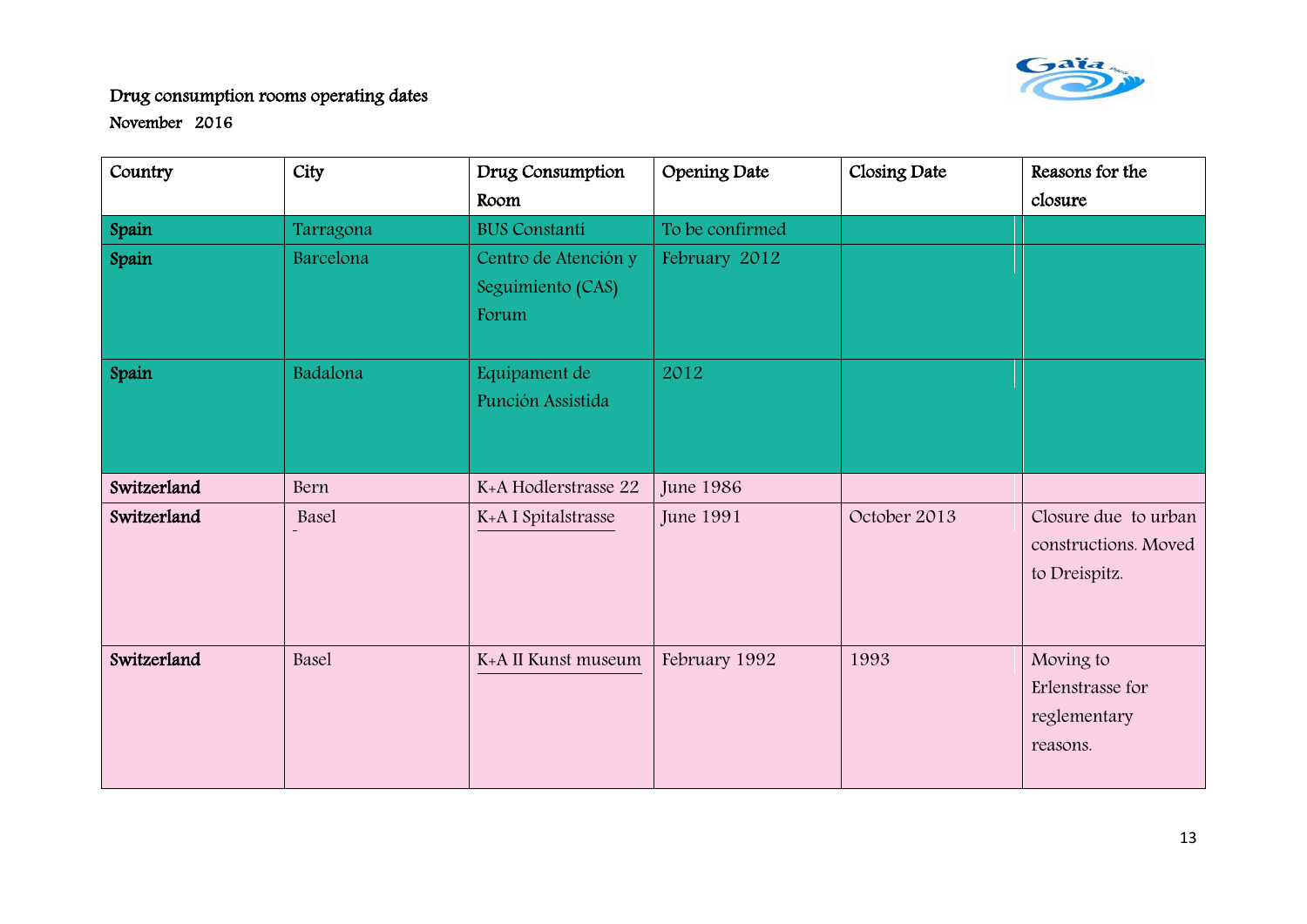

| Country     | City   | Drug Consumption    | Opening Date   | Closing Date  | Reasons for the       |
|-------------|--------|---------------------|----------------|---------------|-----------------------|
|             |        | Room                |                |               | closure               |
| Switzerland | Lucern | Aufenthals und      | April 1992     | March1994     | Lack of funding.      |
|             |        | Betreuungsraum für  |                |               |                       |
|             |        | Drogenabhängige     |                |               |                       |
|             |        | (ABfD)              |                |               |                       |
| Switzerland | Zurich | Kontakt und         | May 1992       |               |                       |
|             |        | Anlaufstelle (K+A)  |                |               |                       |
|             |        | Selnau              |                |               |                       |
| Switzerland | Basel  | K+A III Heuwage     | September 1992 | February 2014 | The facility was not  |
|             |        |                     |                |               | adapted to the needs. |
|             |        |                     |                |               | It is not an issue    |
|             |        |                     |                |               | though, since on the  |
|             |        |                     |                |               | three existing DCRs   |
|             |        |                     |                |               | in Basel, only two    |
|             |        |                     |                |               | were open each day,   |
|             |        |                     |                |               | on a rotation basis,  |
| Switzerland | Basel  | K+A II Erlenstrasse | 1993           | 1995          | Moved to den          |
|             |        |                     |                |               | Riehenring 180 for    |
|             |        |                     |                |               | reglementary          |
|             |        |                     |                |               | reasons.              |
|             |        |                     |                |               |                       |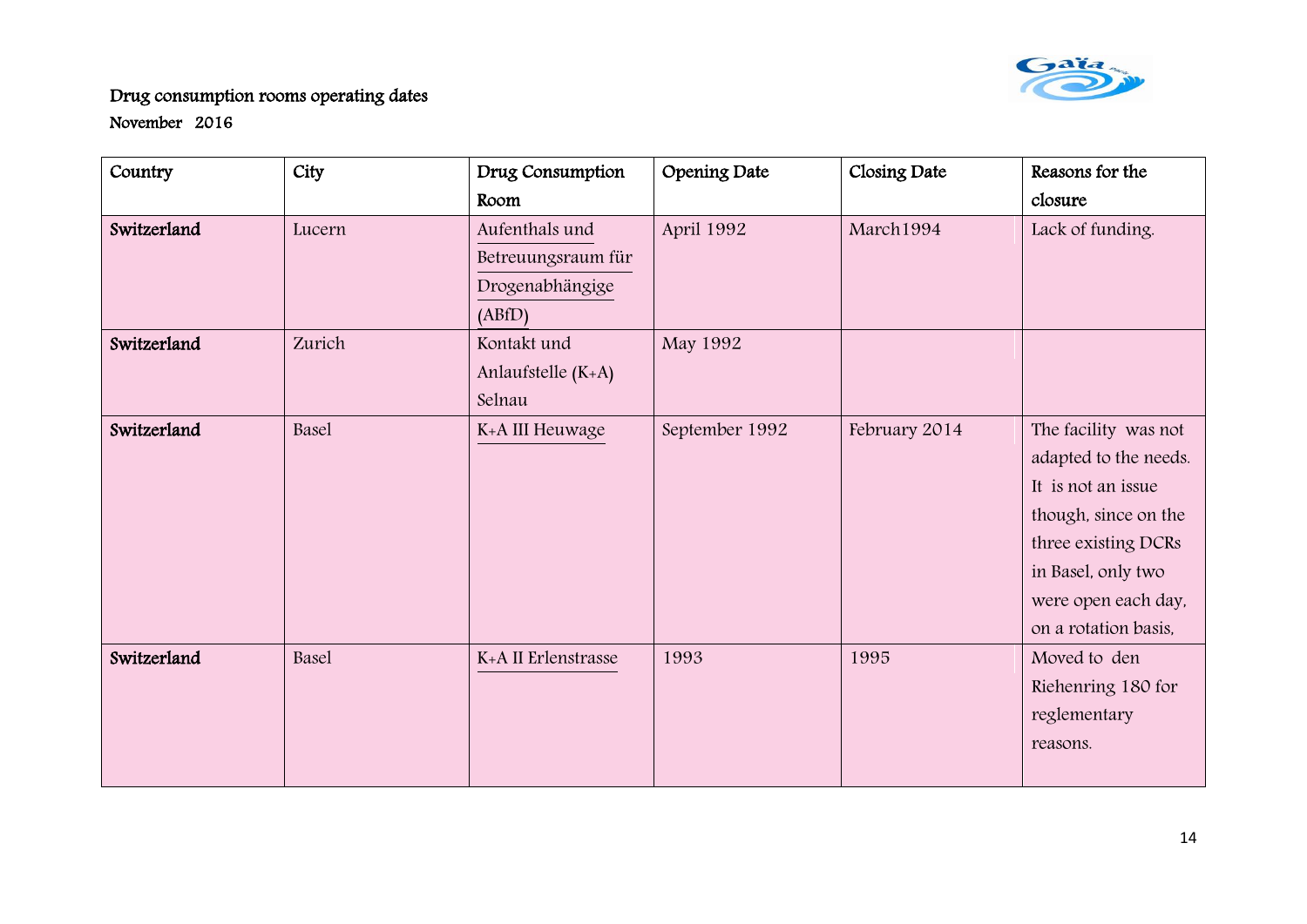

| Country     | City         | Drug Consumption    | <b>Opening Date</b>               | Closing Date | Reasons for closure   |
|-------------|--------------|---------------------|-----------------------------------|--------------|-----------------------|
|             |              | Room                |                                   |              |                       |
| Switzerland | Solothurn    | Perspektive Kontakt | August 1993                       |              |                       |
|             |              | und Anlaufstelle    |                                   |              |                       |
| Switzerland | Schaffhausen | TASCH Tagesraum     | September 25 <sup>th</sup> , 1994 |              |                       |
|             |              | Schaffhausen        |                                   |              |                       |
|             |              |                     |                                   |              |                       |
|             |              |                     |                                   |              |                       |
|             |              |                     |                                   |              |                       |
| Switzerland | Basel        | K+A II Riehenring   | 1995                              | 2002         | The facility was no   |
|             |              | 180                 |                                   |              | longer adapted to the |
|             |              |                     |                                   |              | needs. Moved to       |
|             |              |                     |                                   |              | Riehenring 200 in     |
|             |              |                     |                                   |              | 2003.                 |
| Switzerland | Zurich       | Kontakt und         | February 1995                     |              |                       |
|             |              | Anlaufstelle (K+A)  |                                   |              |                       |
|             |              | Oerlikon            |                                   |              |                       |
| Switzerland | Zurich       | Kontakt und         | February 1995                     |              |                       |
|             |              | Anlaufstelle (K+A)  |                                   |              |                       |
|             |              | Brunau              |                                   |              |                       |
| Switzerland | Biel         | Cactus              | August 2001                       |              |                       |
|             |              |                     |                                   |              |                       |